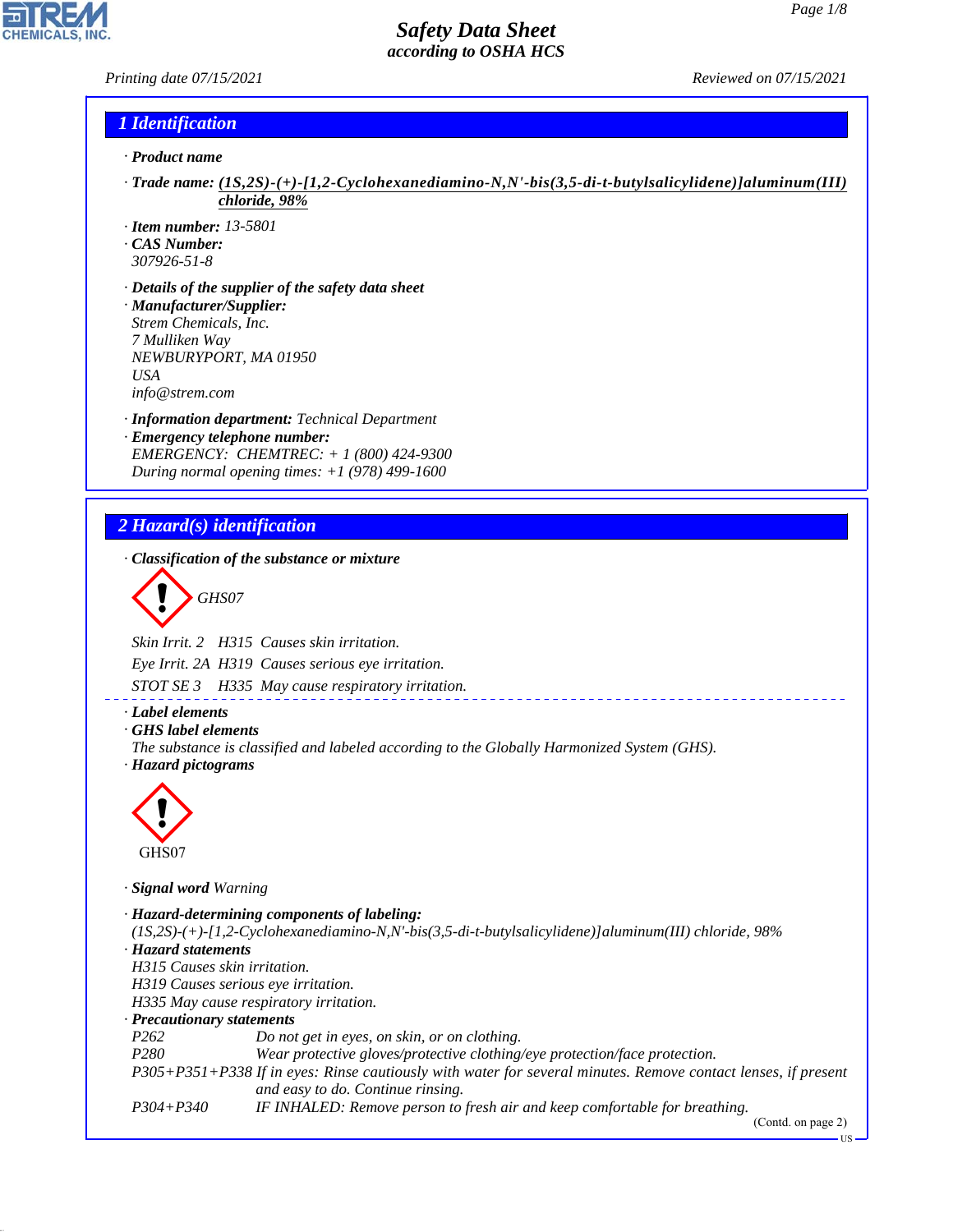*Printing date 07/15/2021 Reviewed on 07/15/2021*



### *3 Composition/information on ingredients*

*· Chemical characterization: Substances*

*· CAS No. Description 307926-51-8 (1S,2S)-(+)-[1,2-Cyclohexanediamino-N,N'-bis(3,5-di-t butylsalicylidene)]aluminum(III) chloride, 98%*

### *4 First-aid measures*

*· Description of first aid measures*

- *· After inhalation: In case of unconsciousness place patient stably in side position for transportation.*
- *· After skin contact: Immediately wash with water and soap and rinse thoroughly.*
- *· After eye contact:*

*Rinse opened eye for several minutes under running water. If symptoms persist, consult a doctor.*

- *· After swallowing: If symptoms persist consult doctor.*
- *· Information for doctor:*
- *· Most important symptoms and effects, both acute and delayed No further relevant information available.*
- *· Indication of any immediate medical attention and special treatment needed No further relevant information available.*

# *5 Fire-fighting measures*

- *· Extinguishing media*
- *· Suitable extinguishing agents: Use fire fighting measures that suit the environment.*
- *· Special hazards arising from the substance or mixture No further relevant information available.*
- *· Advice for firefighters*

44.1.1

*· Protective equipment: No special measures required.*

(Contd. on page 3)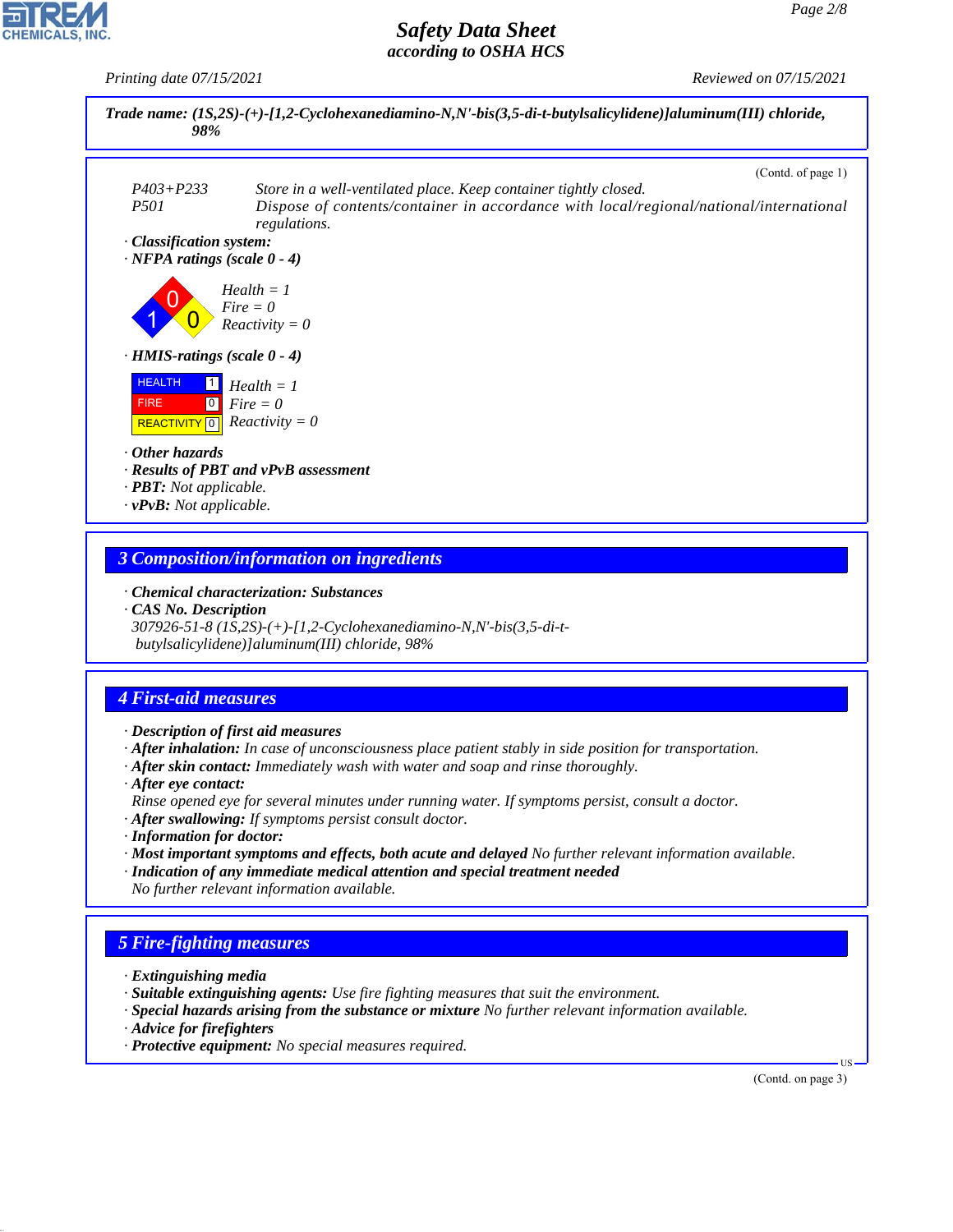*Printing date 07/15/2021 Reviewed on 07/15/2021*

*Trade name: (1S,2S)-(+)-[1,2-Cyclohexanediamino-N,N'-bis(3,5-di-t-butylsalicylidene)]aluminum(III) chloride, 98%*

(Contd. of page 2)

### *6 Accidental release measures*

- *· Personal precautions, protective equipment and emergency procedures Not required.*
- *· Environmental precautions: No special measures required.*
- *· Methods and material for containment and cleaning up: Dispose contaminated material as waste according to item 13. Ensure adequate ventilation.*
- *· Reference to other sections*
- *See Section 7 for information on safe handling.*
- *See Section 8 for information on personal protection equipment.*
- *See Section 13 for disposal information.*
- *· Protective Action Criteria for Chemicals*
- *· PAC-1:*

*Substance is not listed.*

*· PAC-2:*

*Substance is not listed.*

*· PAC-3:*

*Substance is not listed.*

## *7 Handling and storage*

- *· Handling:*
- *· Precautions for safe handling No special precautions are necessary if used correctly.*
- *· Information about protection against explosions and fires: No special measures required.*
- *· Conditions for safe storage, including any incompatibilities*
- *· Storage:*
- *· Requirements to be met by storerooms and receptacles: No special requirements.*
- *· Information about storage in one common storage facility: Not required.*
- *· Further information about storage conditions: Keep receptacle tightly sealed.*
- *· Specific end use(s) No further relevant information available.*

### *8 Exposure controls/personal protection*

- *· Additional information about design of technical systems: No further data; see item 7.*
- *· Control parameters*
- *· Components with limit values that require monitoring at the workplace: Not required.*
- *· Additional information: The lists that were valid during the creation were used as basis.*
- *· Exposure controls*

44.1.1

- *· Personal protective equipment:*
- *· General protective and hygienic measures: Keep away from foodstuffs, beverages and feed. Immediately remove all soiled and contaminated clothing. Wash hands before breaks and at the end of work. Avoid contact with the eyes and skin.*
- *· Breathing equipment: A NIOSH approved respirator in accordance with 29 CFR 1910.134.*

(Contd. on page 4)

US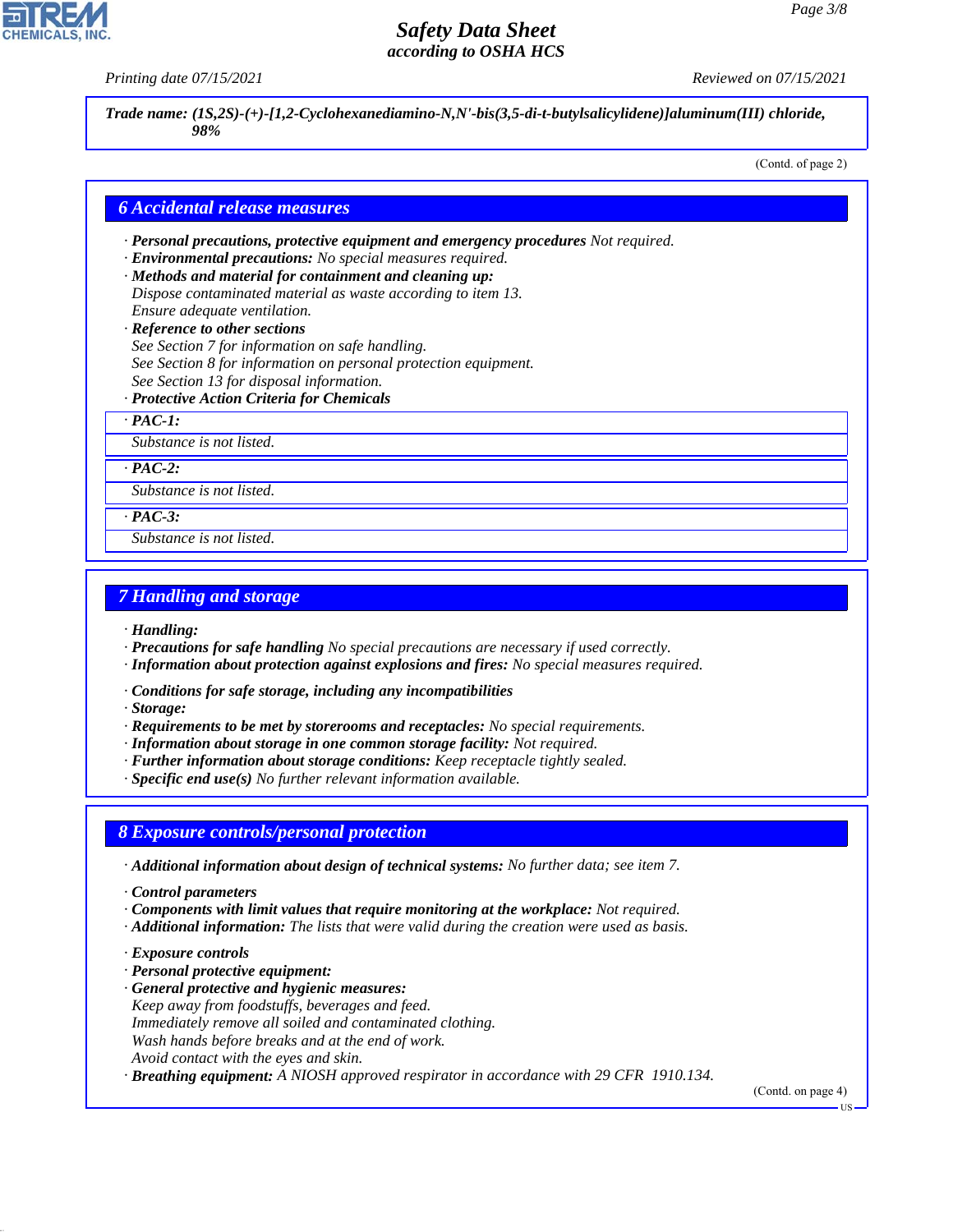**CHEMICALS, INC** 

*Printing date 07/15/2021 Reviewed on 07/15/2021*

*Trade name: (1S,2S)-(+)-[1,2-Cyclohexanediamino-N,N'-bis(3,5-di-t-butylsalicylidene)]aluminum(III) chloride, 98%*

(Contd. of page 3)

US

*· Protection of hands:*



\_S*Protective gloves*

*The glove material has to be impermeable and resistant to the product/ the substance/ the preparation. Due to missing tests no recommendation to the glove material can be given for the product/ the preparation/ the chemical mixture.*

*Selection of the glove material on consideration of the penetration times, rates of diffusion and the degradation · Material of gloves*

*The selection of the suitable gloves does not only depend on the material, but also on further marks of quality and varies from manufacturer to manufacturer.*

### *· Penetration time of glove material*

*The exact break through time has to be found out by the manufacturer of the protective gloves and has to be observed.*



44.1.1

\_R*Tightly sealed goggles*

| 9 Physical and chemical properties                      |                                               |  |
|---------------------------------------------------------|-----------------------------------------------|--|
| · Information on basic physical and chemical properties |                                               |  |
| <b>General Information</b>                              |                                               |  |
| $\cdot$ Appearance:                                     |                                               |  |
| Form:                                                   | Powder                                        |  |
| Color:                                                  | Yellow                                        |  |
| $\cdot$ Odor:                                           | Pungent                                       |  |
| · Odor threshold:                                       | Not determined.                               |  |
| $\cdot$ pH-value:                                       | Not applicable.                               |  |
| · Change in condition                                   |                                               |  |
| <b>Melting point/Melting range:</b>                     | >350 °C (>662 °F)                             |  |
| <b>Boiling point/Boiling range:</b>                     | Undetermined.                                 |  |
| · Flash point:                                          | Not applicable.                               |  |
| · Flammability (solid, gaseous):                        | Not determined.                               |  |
| · Ignition temperature:                                 |                                               |  |
| Decomposition temperature:                              | Not determined.                               |  |
| · Auto igniting:                                        | Not determined.                               |  |
| · Danger of explosion:                                  | Product does not present an explosion hazard. |  |
| · Explosion limits:                                     |                                               |  |
| Lower:                                                  | Not determined.                               |  |
| <b>Upper:</b>                                           | Not determined.                               |  |
| $\cdot$ Vapor pressure:                                 | Not applicable.                               |  |
| $\cdot$ Density:                                        | Not determined.                               |  |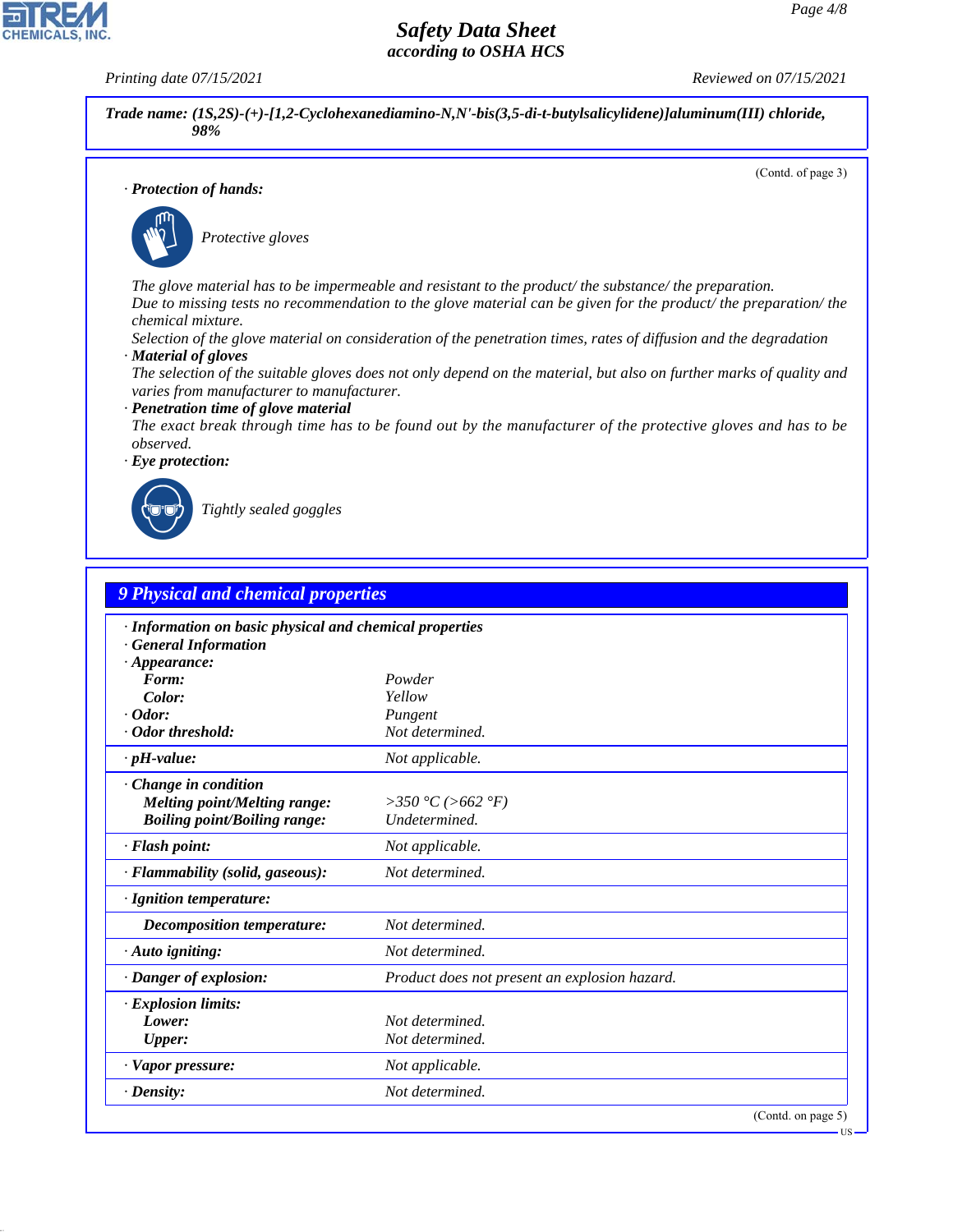*Printing date 07/15/2021 Reviewed on 07/15/2021*

*Trade name: (1S,2S)-(+)-[1,2-Cyclohexanediamino-N,N'-bis(3,5-di-t-butylsalicylidene)]aluminum(III) chloride, 98%*

|                                                            |                                            | (Contd. of page 4) |
|------------------------------------------------------------|--------------------------------------------|--------------------|
| · Relative density                                         | Not determined.                            |                    |
| · Vapor density                                            | Not applicable.                            |                    |
| $\cdot$ Evaporation rate                                   | Not applicable.                            |                    |
| $\cdot$ Solubility in / Miscibility with                   |                                            |                    |
| Water:                                                     | <i>Insoluble.</i>                          |                    |
| · Partition coefficient (n-octanol/water): Not determined. |                                            |                    |
| · Viscosity:                                               |                                            |                    |
| Dynamic:                                                   | Not applicable.                            |                    |
| Kinematic:                                                 | Not applicable.                            |                    |
| · Solvent content:                                         |                                            |                    |
| Organic solvents:                                          | $0.0\%$                                    |                    |
| <b>VOC</b> content:                                        | 0.0 g/l / 0.00 lb/gl                       |                    |
| <i>Solids content:</i>                                     | $100.0\%$                                  |                    |
| $\cdot$ Other information                                  | No further relevant information available. |                    |

# *10 Stability and reactivity*

- *· Reactivity No further relevant information available.*
- *· Chemical stability*
- *· Thermal decomposition / conditions to be avoided: No decomposition if used according to specifications.*
- *· Possibility of hazardous reactions No dangerous reactions known.*
- *· Conditions to avoid No further relevant information available.*
- *· Incompatible materials: No further relevant information available.*
- *· Hazardous decomposition products: No dangerous decomposition products known.*

# *11 Toxicological information*

- *· Information on toxicological effects*
- *· Acute toxicity:*
- *· Primary irritant effect:*
- *· on the skin: Irritant to skin and mucous membranes.*
- *· on the eye: Irritating effect.*
- *· Sensitization: No sensitizing effects known.*
- *· Additional toxicological information:*
- *· Carcinogenic categories*

*· IARC (International Agency for Research on Cancer)*

*Substance is not listed.*

*· NTP (National Toxicology Program)*

*Substance is not listed.*

*· OSHA-Ca (Occupational Safety & Health Administration)*

*Substance is not listed.*

44.1.1

(Contd. on page 6)

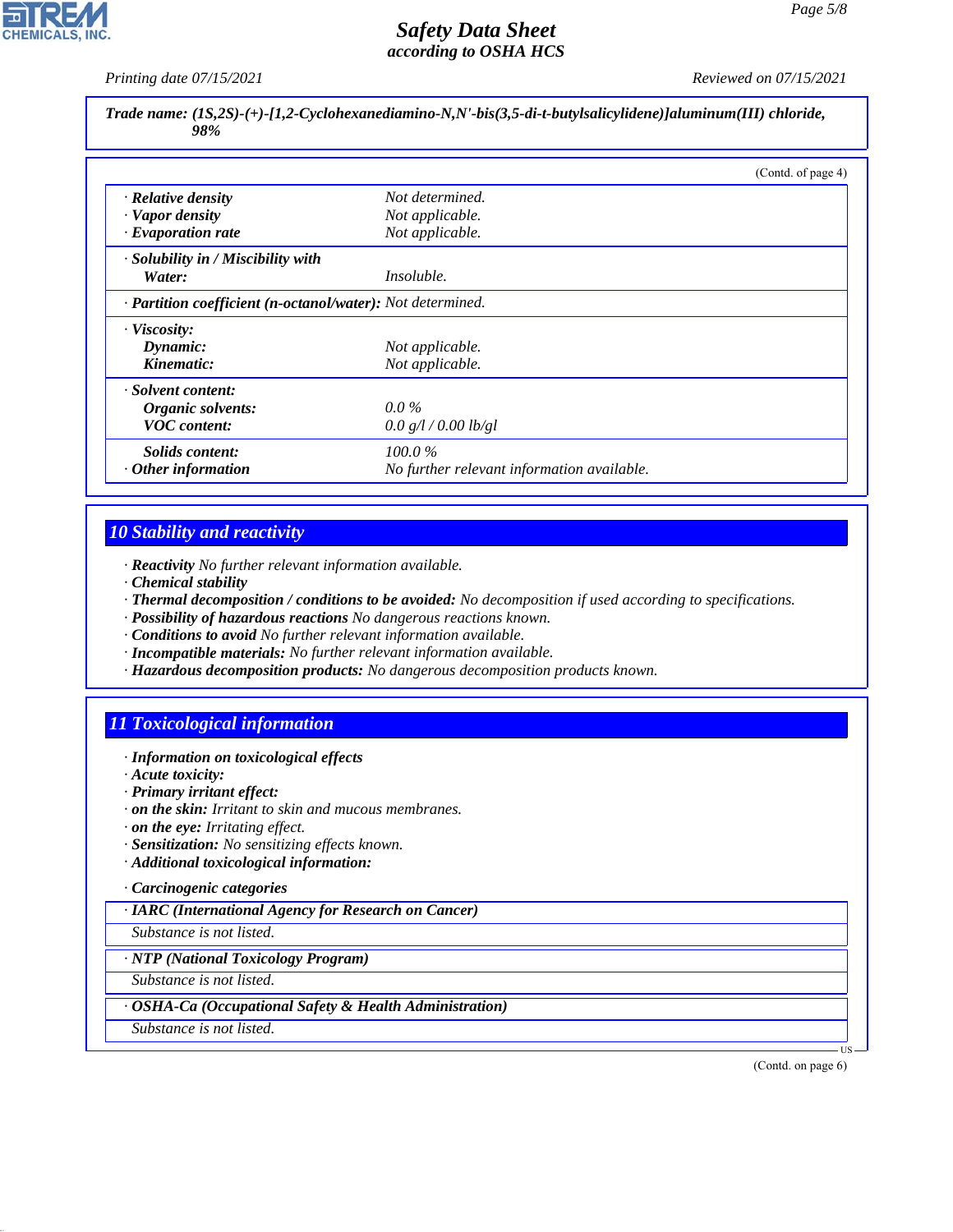**CHEMICALS, INC** 

*Printing date 07/15/2021 Reviewed on 07/15/2021*

*Trade name: (1S,2S)-(+)-[1,2-Cyclohexanediamino-N,N'-bis(3,5-di-t-butylsalicylidene)]aluminum(III) chloride, 98%*

(Contd. of page 5)

### *12 Ecological information*

- *· Toxicity*
- *· Aquatic toxicity: No further relevant information available.*
- *· Persistence and degradability No further relevant information available.*
- *· Behavior in environmental systems:*
- *· Bioaccumulative potential No further relevant information available.*
- *· Mobility in soil No further relevant information available.*
- *· Additional ecological information:*
- *· General notes: Not known to be hazardous to water.*
- *· Results of PBT and vPvB assessment*
- *· PBT: Not applicable.*
- *· vPvB: Not applicable.*
- *· Other adverse effects No further relevant information available.*

## *13 Disposal considerations*

*· Waste treatment methods*

*· Recommendation:*

44.1.1

*Must not be disposed of together with household garbage. Do not allow product to reach sewage system.*

- *· Uncleaned packagings:*
- *· Recommendation: Disposal must be made according to official regulations.*

| <b>14 Transport information</b>                                                     |                 |
|-------------------------------------------------------------------------------------|-----------------|
| $\cdot$ UN-Number<br>· DOT, ADN, IMDG, IATA                                         | not regulated   |
| $\cdot$ UN proper shipping name<br>· DOT, ADN, IMDG, IATA                           | not regulated   |
| $\cdot$ Transport hazard class(es)                                                  |                 |
| · DOT, ADN, IMDG, IATA<br>· Class                                                   | not regulated   |
| · Packing group<br>· DOT, IMDG, IATA                                                | not regulated   |
| · Environmental hazards:<br>$\cdot$ Marine pollutant:                               | N <sub>O</sub>  |
| · Special precautions for user                                                      | Not applicable. |
| · Transport in bulk according to Annex II of<br><b>MARPOL73/78 and the IBC Code</b> | Not applicable. |
| · UN "Model Regulation":                                                            | not regulated   |

(Contd. on page 7)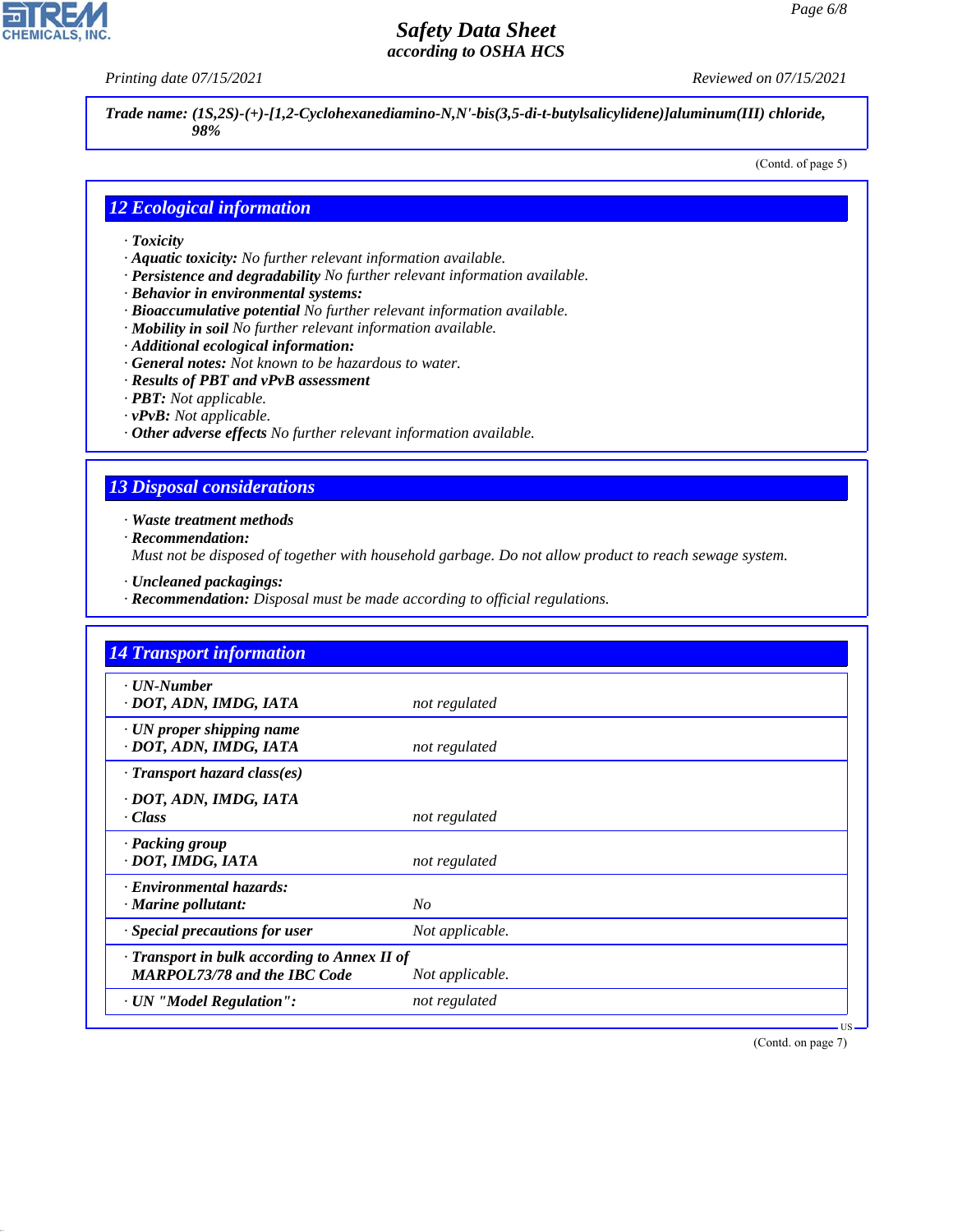**CHEMICALS** 

*Printing date 07/15/2021 Reviewed on 07/15/2021*

*Trade name: (1S,2S)-(+)-[1,2-Cyclohexanediamino-N,N'-bis(3,5-di-t-butylsalicylidene)]aluminum(III) chloride, 98%*

(Contd. of page 6)

### *15 Regulatory information*

*· Safety, health and environmental regulations/legislation specific for the substance or mixture · Sara*

*· Section 355 (extremely hazardous substances):*

*Substance is not listed.*

*· Section 313 (Specific toxic chemical listings):*

*Substance is not listed.*

*· TSCA (Toxic Substances Control Act):*

*Substance is not listed.*

*· Proposition 65*

*· Chemicals known to cause cancer:*

*Substance is not listed.*

*· Chemicals known to cause reproductive toxicity for females:*

*Substance is not listed.*

*Substance is not listed.*

*· Chemicals known to cause reproductive toxicity for males:*

*· Chemicals known to cause developmental toxicity:*

*Substance is not listed.*

*· Carcinogenic categories*

*· EPA (Environmental Protection Agency)*

*Substance is not listed.*

*· TLV (Threshold Limit Value established by ACGIH)*

*Substance is not listed.*

*· NIOSH-Ca (National Institute for Occupational Safety and Health)*

*Substance is not listed.*

#### *· GHS label elements*

*The substance is classified and labeled according to the Globally Harmonized System (GHS).*

*· Hazard pictograms*



44.1.1

*· Signal word Warning*

*· Hazard-determining components of labeling: (1S,2S)-(+)-[1,2-Cyclohexanediamino-N,N'-bis(3,5-di-t-butylsalicylidene)]aluminum(III) chloride, 98% · Hazard statements H315 Causes skin irritation. H319 Causes serious eye irritation. H335 May cause respiratory irritation. · Precautionary statements P262 Do not get in eyes, on skin, or on clothing. P280 Wear protective gloves/protective clothing/eye protection/face protection.*

(Contd. on page 8)

US